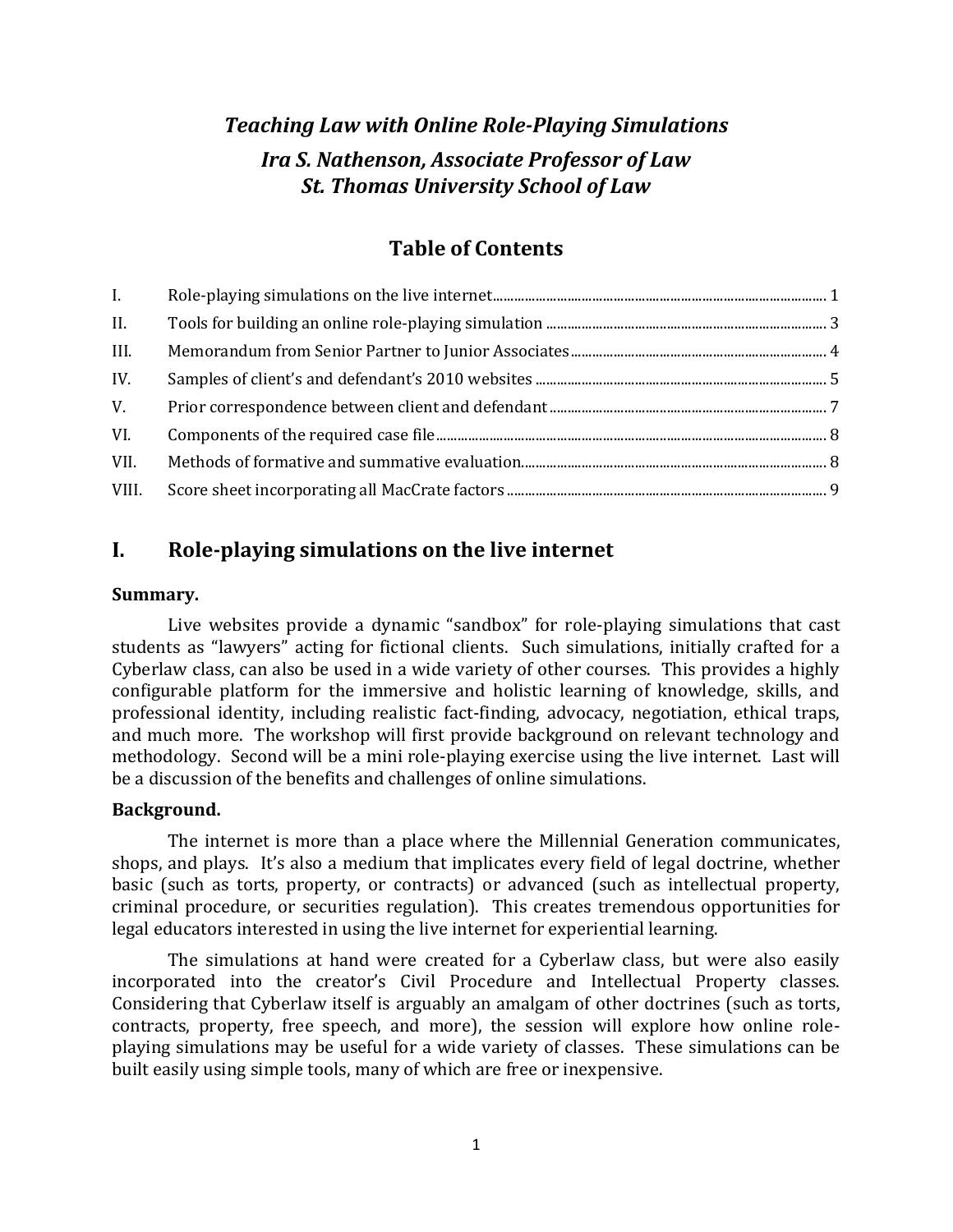## **Contents of Workshop.**

The session will include descriptive, interactive, and prescriptive elements. First will be a short narrative regarding how to build online simulations. The session will also address easy-to-use tools that can be used to create such simulations. All of those tools are either free or inexpensive. (See Part II of handout.)

Second, we will do a mini case study using the provided handouts and the live internet. (See Parts III through VIII of handout.) Attendees will be asked to play the role of law students a/k/a junior associates, and to consider the legal doctrine, underlying theory, lawyering skills, and professional values needed to meet the client's needs in a professional manner. The goal will be to provide a miniature version of the simulated role-playing experience as well as to consider useful methods of student evaluation. Attendees should feel completely free to examine the simulation sites at the links provided in this handout prior to the time of the June 3 session. However, absolutely no prior "homework" is necessary, and the session will provide all needed background.

The final segment will be a discussion of the benefits and challenges of role-playing simulations teaching for students, instructors, and institutions. Considering that proposed ABA Standard 303 might mandate a massive expansion of simulations teaching, it is crucial to consider developing new simulations teaching methods, as well as how an expansion of experiential learning may impact our roles as teacher-scholars.

## **Upcoming article.**

Simulations teaching is also the topic of an article that I am currently finishing tentatively titled *Best Practices for the Law of the Horse: Teaching Cyberlaw through Online Role-Playing Simulations*. I expect to upload it to SSRN in May prior to the ILTL conference. If interested, you can find my SSRN page at [http://ssrn.com/author=109749,](http://ssrn.com/author=109749) or you can contact me directly at [inathenson@stu.edu.](mailto:inathenson@stu.edu)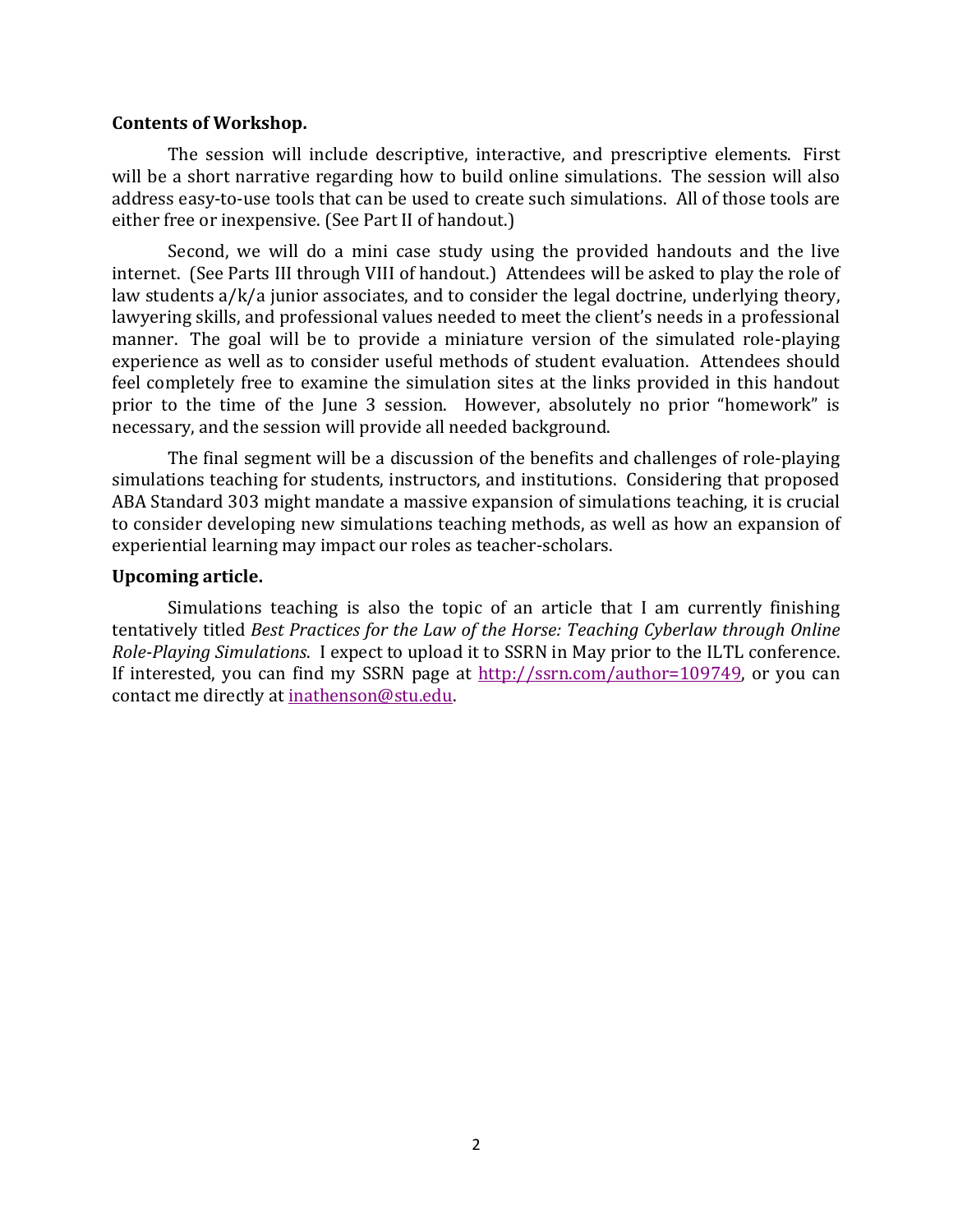# <span id="page-2-0"></span>**II. Tools for building an online role-playing simulation**

This page provides information on tools that may be used to create online role-playing simulations. Some of these tools will be discussed in more detail during the session.

## **Websites used for simulation (free or inexpensive):**

- Iphattitudez.com (2010 client site: publicly accessible)
- Iphattitudes.com (2010 defendant site: publicly accessible)
- Cafepress (to generate products to be "sold" through website)

*Issues of note:* Taking care that online simulations do not step on real-world rights.

## **Authoring tools (free, inexpensive, or already on your computer):**

- HTML editor + website templates (to create basic webpages)
- Blogging software such as Wordpress (as blog or site content management system)

*Issues of note:* Basic HTML editing is not difficult, and tools exist to do the work for you.

## **Service and E-Commerce Providers (free or inexpensive):**

- Hosting service for websites (numerous available, \$15 a month or less)
- Email accounts for "defendant," "opposing counsel," others (free)
- Domain name anonymization service (Domains by Proxy, less than \$10 a year)
- Database of demand letters (Chilling Effects Clearinghouse, free)
- Ecommerce provider (Cafepress, for products "sold" through website(s), free)

*Issues of note:* Students must be warned not make direct contact with any real-world entity. All correspondence must be sent to email addresses pre-cleared by instructor.

## **Fictional parties & lawyers:**

- Client (via website, documentation, and professor role-playing via email)
- Senior Partner (role-play by professor)
- Junior Associates (role-play by students)
- Defendant (role-play by professor acting solely via website and email)
- Intermediaries (real-world service providers treated as characters in narrative)
- Opposing counsel (role-play by professor acting solely via email)

*Issues of note:* Because each student approaches enforcement differently, this creates opportunities for individually tailored responses by the professor/defendant. This permits the introduction of extra issues that can be discussed by the entire group.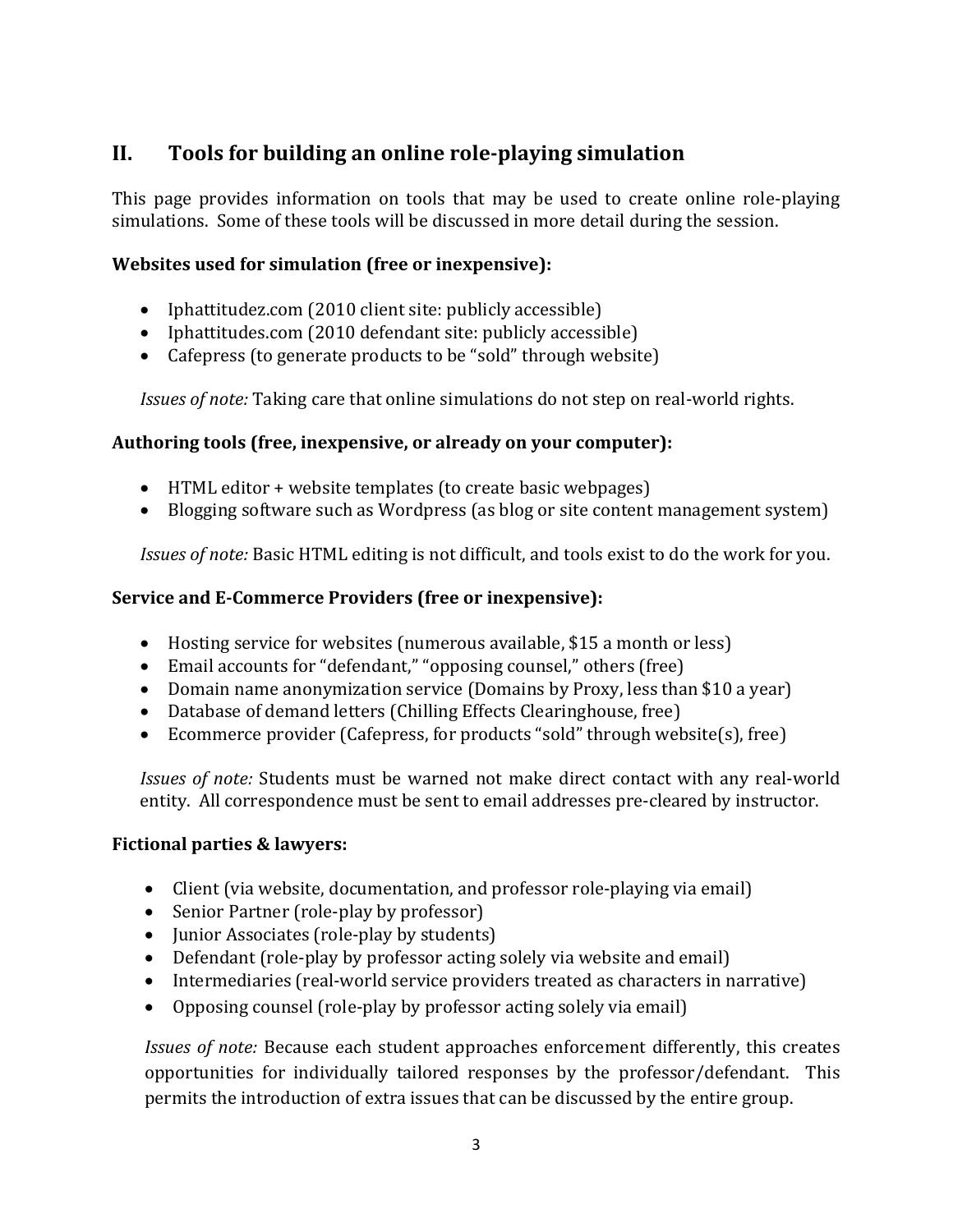# <span id="page-3-0"></span>**III. Memorandum from Senior Partner to Junior Associates**

## **MEMORANDUM**

## *Confidential – Privileged and/or attorney work product*

| FROM: | Ira Nathenson, Managing Partner  |
|-------|----------------------------------|
| TO:   | Summer 2011 ILTL Associate Class |
| RE:   | Domain name IPHATTITUDES.COM     |
| DATE: | June 1, 2011                     |
|       |                                  |

Our long-standing client, Izzatz International ("Izzatz"), is a shoe and garment designer/manufacturer based in Coral Gables, Florida. Its website is located at [http://www.iphattitudez.com.](http://www.iphattitudez.com/) Izzatz has contacted me to complain about a website located at [http://www.iphattitudes.com.](http://www.iphattitudes.com/) Izzatz has also provided us with prior correspondence between itself and a person who may be behind the offending website. **You are permitted to go online prior to our meeting to review the two websites.** (After July of 2011, access to the current sites will be disabled from the root domains, but will be archived a[t http://www.iphattitudez.com/2010](http://www.iphattitudez.com/2010) and [http://www.iphattitudes.com/2010.](http://www.iphattitudes.com/2010))

I have been authorized by Izzatz to explore its rights in this matter. Izzatz would like to obtain the IPHATTITUDES.COM domain name, either by negotiation or, if necessary, by legal process. I need you to investigate the matter and to formulate initial strategies.

We will meet Friday, June 3, at 1:00 PM in our assigned conference room to discuss the matter further. This time is billable and you should record it as such. In the meantime, please start to consider strategies. Some of the questions you might consider may include:

- Who owns IPHATTITUDES.COM? For that matter, how do we find out who owns a website? How might we contact that person? Does the owner have deep pockets or is the owner judgment proof?
- Should we offer to buy IPHATTITUDES.COM? Should we send a cease-and-desist letter? Should we file a lawsuit? If so, where? Do we have any other options?
- What kind of liability might the defendant face? Tort? Intellectual Property? Criminal? Might the defendant have any kind of defense or legal justification?
- Besides threatening the operator of IPHATTITUDES.COM, can we contact anyone else, such as an online service provider? Might any of them be liable?
- Who *is* our client? Can we represent both Izzatz and its general counsel, L. Hutz? Should we?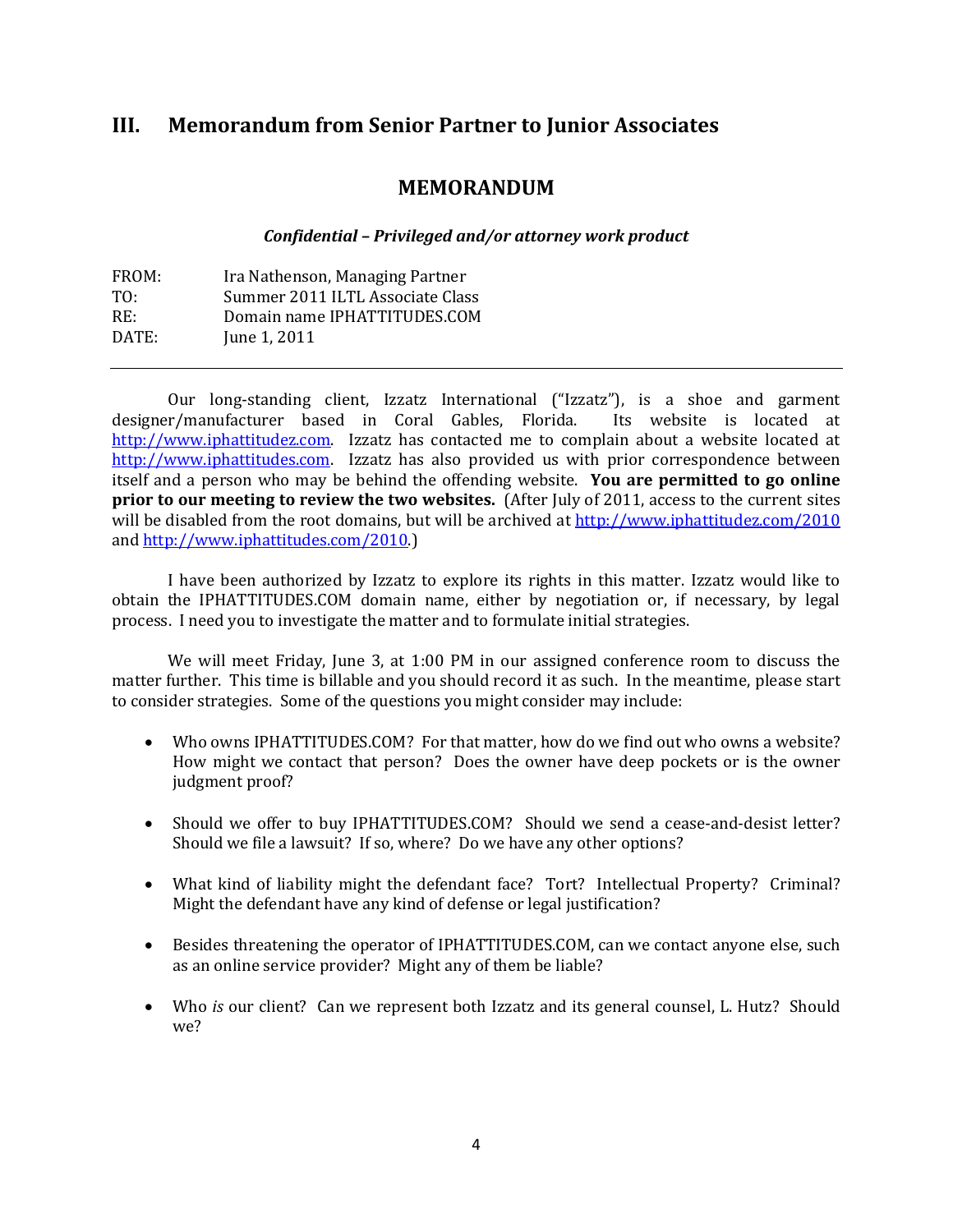# <span id="page-4-0"></span>**IV. Samples of client's and defendant's 2010 websites**

Screen cap of top of client's homepage. More at<http://www.iphattitudez.com/2010>

# I-P/H Attitudez: Shooz for Generation Z

How many times PER HOUR can YOU put the "I" into "ATTITUDEZ"?



## Coming zoon...!

I-P/H Attitudez is proud to announce its Fall 2010 lineup of quality athletic footwear.

Want a "sneaker" peek?

Screen cap of top of defendant's homepage. More at<http://www.iphattitudes.com/2010>

# I.P.H. sucks dot com

None! So let's battle shoez that bruize!



## Coming zoon...!

I-P/H Attitudez is proud to announce its Fall 2010 lineup of quality athletic footwear. Right up to the point where M.C. Ari shows them what happenzz with shoezz that bruize.

Want a "sneaker" peek? No!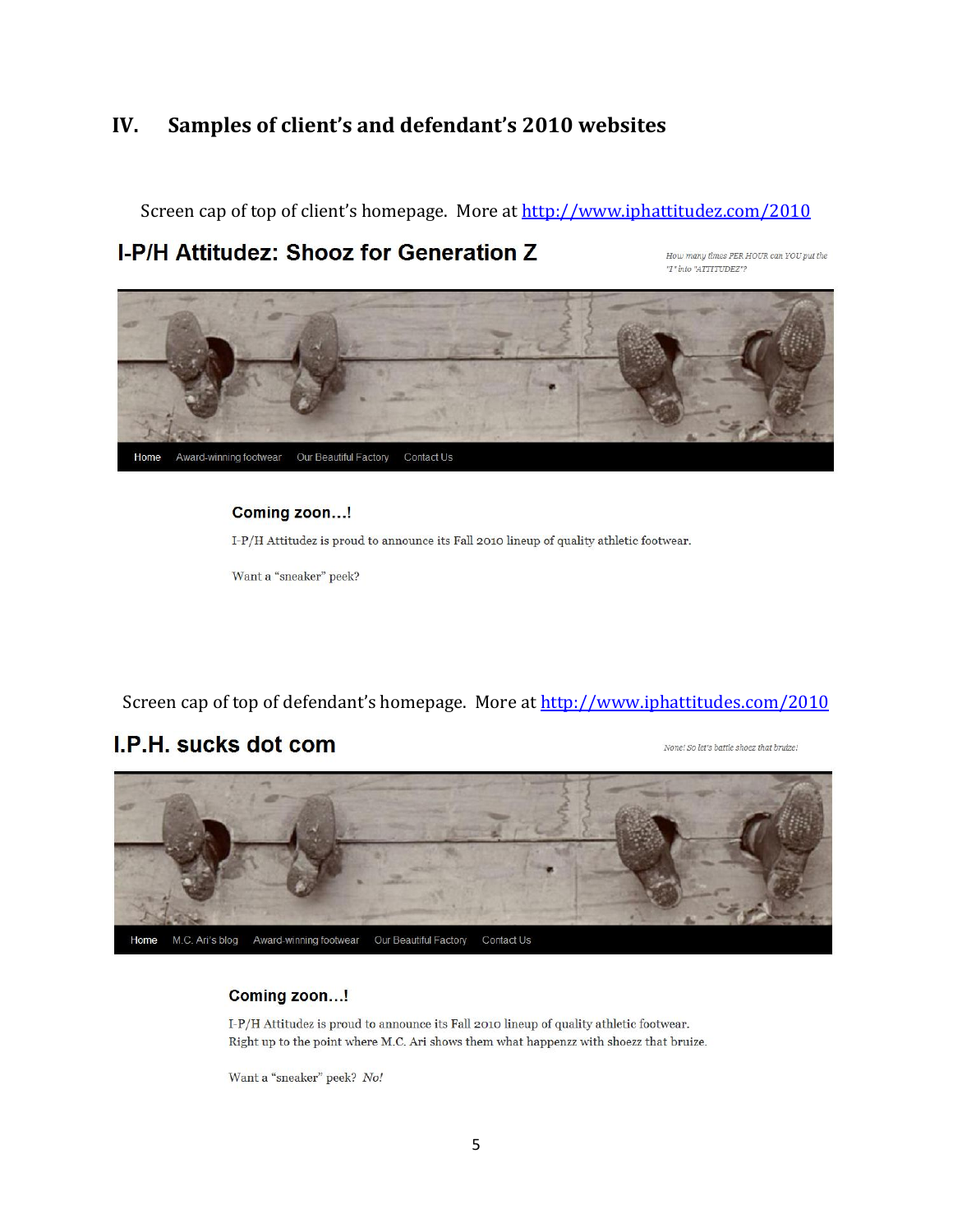Below is a [blog posting](http://iphattitudes.com/2010/?p=99) made by the defendant, along with comments from fictional site "visitors." The blog posting and comments permit the incorporation of additional legal issues. Also note the "poll" on the right.

## Got any dirt on IPH Attitudez?

Posted on October 6, 2010 by art

I've had it with their shoes. I've had it with their lawyers. And I won't take it anymore!

If you've been abused by these guys or their employees, contact me. Let's get them!

This entry was posted in Uncategorized. Bookmark the permalink

 $-$  Help me!

#### 5 Responses to Got any dirt on IPH Attitudez?



Peter says: October 8, 2010 at 4:59 pm

Here's some proof that should help your case. My son hacked into their computer system. Here's an email that proves they know that their shoes are defective:

From: Stewie Sent: Friday, Oct. 8, 2010 12:38 PM To: Peter Subject: Re: you promised me an uzi

I was able to hack into their computer servers. A rather unextraordinary stretch of my talents, to say the least.

#### Stewie

P.S. - You better keep your promise. I know where you live.

--Original Message--

From: lhutz@iphattitudez.com Sent: Friday, September 4, 2009 4:38 PM To: ceo@iphattitudez.com Subject: Re: You owe me \$\$\$

Boss, I did as you asked. I sent him a coupon, hopefully he'll go away. But if he pushes this, we could end up with some real PR problems. This is the third complaint we've had this week about product falling apart during normal use. Maybe it was a bad idea to switch adhesive suppliers after all.

Get goodz, feel good!

Polls What is the problem with I-P/H and their shooz?

Nothing. Love 'em! Bad shoe glue.  $\odot$  Lionel is a liar, a cheat, has B.O., and got his law degree via mail order.  $\mathbb O$  IPH = "Indisputably Paranoid Hackers"

Vote

#### View Results

#### **Recent Comments**

- Lionel on Got any dirt on IPH Attitudez?
- Stewie on Got any dirt on IPH Attitudez? Peter on Got any dirt on IPH
- Attitudez? Lois on Got any dirt on IPH
- Attitudez?
- Peter on Got any dirt on IPH Attitudez?

LH

Reply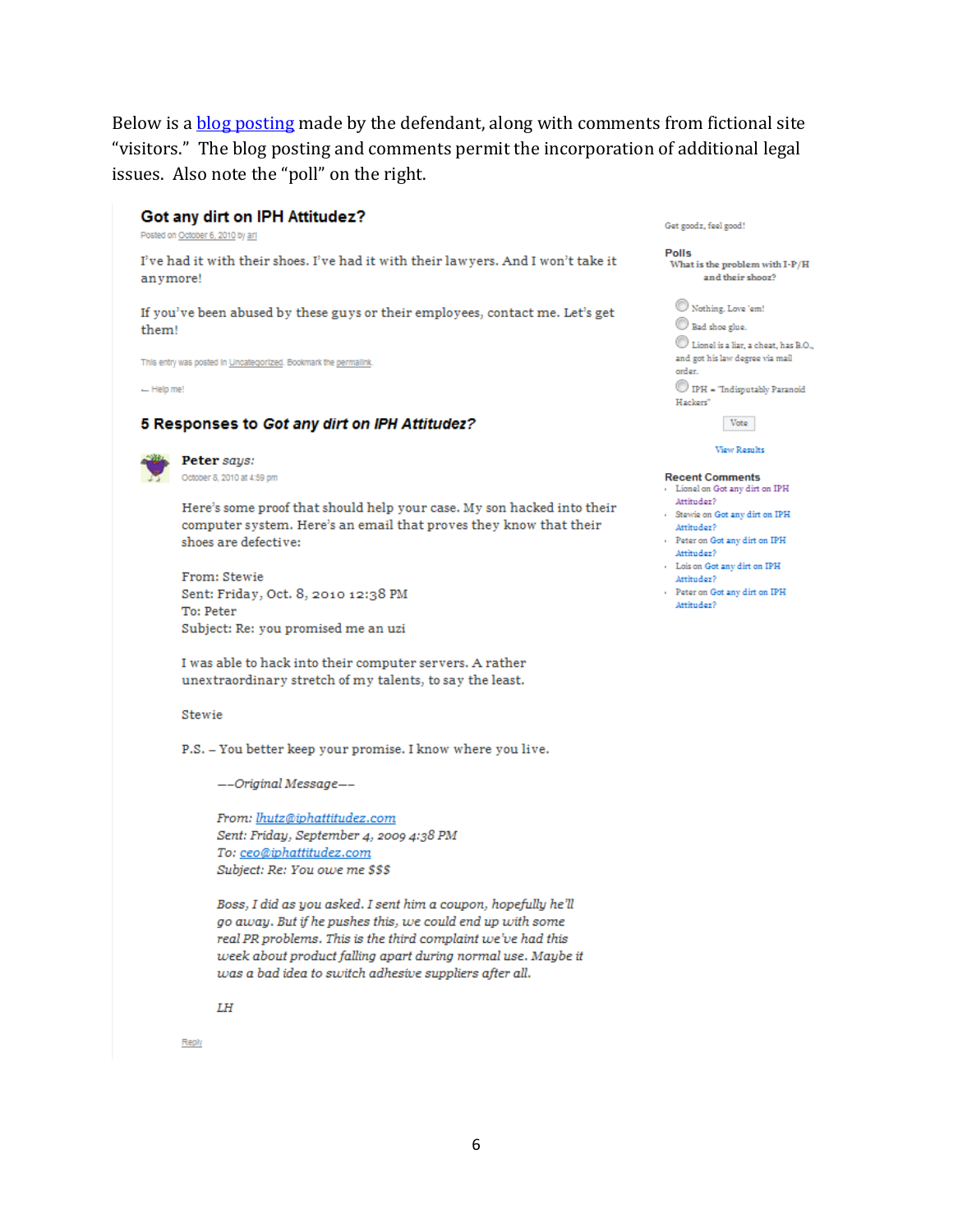# <span id="page-6-0"></span>**V. Prior correspondence between client and defendant**

#### **Hutz, L.**

| From:    | gotbillstopay@gmail.com             |
|----------|-------------------------------------|
| Sent:    | Saturday, Sept. 5, 2009 2:53 AM     |
| To:      | Hutz, L.                            |
| Subject: | Re: You owe me \$\$\$ -- I MEAN IT! |

I do not like being called a liar. You and your evil empire death-star Borg lying Klingon dirtbags will pay, now or later. And Uncle Denny will hear all about this.

Phat Ari

-----Original Message-----

| From:     | Hutz, L.                          |
|-----------|-----------------------------------|
| Sent:     | Friday, September 4, 2009 4:31 PM |
| To:       | gotbillstopay@gmail.com           |
| Attached: | Coupon.bmp                        |
| Subject:  | Re: You owe me \$\$\$             |

Dear Mr. Nosnehtan,

Please be assured that our footwear is of the highest quality. However, I'm sure you recognize that even the best shoes can't guarantee a gold medal.

Regarding your claim, would you kindly explain the nature of the alleged defect, providing documentation of how any such defect caused your claimed losses?

Attached is a coupon for \$20 off a new pair of our shoes, sent as a courtesy to you, a loyal and passionate I-P/H customer. That's the best kind of customer and we want to keep you. As a lawyer, however, I must be clear that this coupon is only a courtesy and is not an admission of any defect or liability. Sorry about the legal disclaimer, but that's part of my job and I have to be clear. ;-)

Thanks again, and I wish you the very best luck and happiness in your future endeavors.

Best regards,

L. Hutz Senior Vice-President and General Counsel, Izzatz International

-----Original Message-----

| From:    | gotbillstopay@gmail.com            |  |  |
|----------|------------------------------------|--|--|
| Sent:    | Tuesday, September 1, 2009 4:32 AM |  |  |
| To:      | Hutz. L.                           |  |  |
| Subject: | You owe me \$\$\$                  |  |  |

Your shooes made me lose a track meet, and I lost my scholarship. I'm holding you peole responsible.

Ari Nosnehtan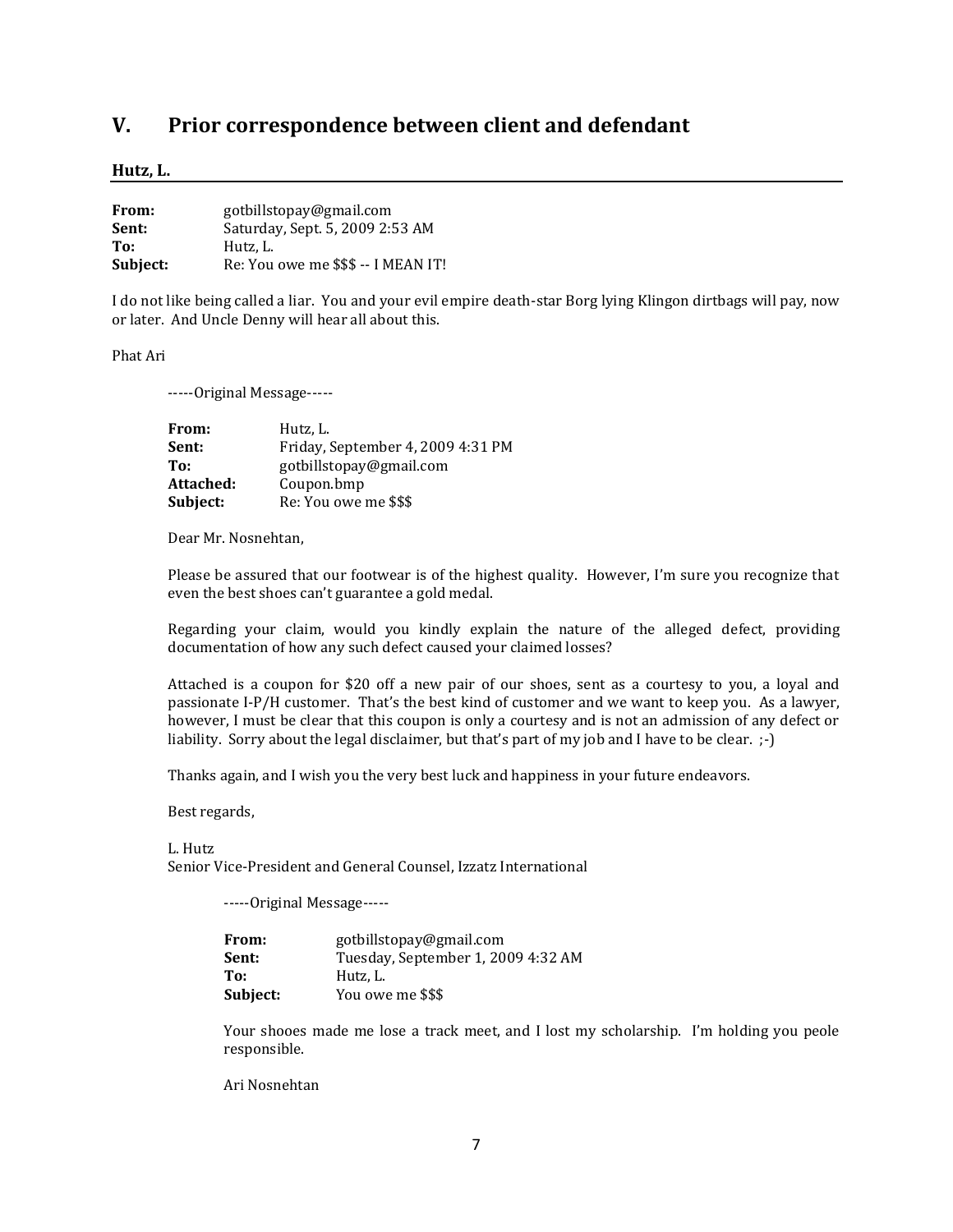# <span id="page-7-0"></span>**VI. Components of the required case file**

The ultimate goal of the students' work (after several weeks) will be a case file containing:

- 1. **Documentation.** All relevant site documentation, including printouts, records of domain ownership, etc.
- 2. **Correspondence.** All relevant correspondence, including to and from the domain name registrant, client, and Senior Partner.
- 3. **Draft of civil or UDRP complaint.** Draft of complaint for a court, or for an arbitration panel under the Uniform Domain Name Dispute Resolution Policy.
- 4. **Memo-to-file on ethical compliance.** [Per separate instruction.]
- 5. **Source list & copies.** Copies of all sample letters or complaints that you use.
- 6. **Timesheet.** Your timesheet. This is intended to make you think about how you structure your time and is not intended as a way to impress me. You should consider class time devoted to discussing the project as billable time.
- 7. **Other.** Any other relevant information that you would like to include.

# <span id="page-7-1"></span>**VII. Methods of formative and summative evaluation**

Formative (ongoing) and summative (at the end) evaluation may be accomplished through:

- **"Practice group" meetings.** Class is often treated as a practice group meeting, where we discuss tactics and strategies regarding fact-finding, documentation, problem-solving, negotiation, counseling, and ethical matters. The baseline value of the class is that we all share and discuss – in a respectful and collaborative manner – associate successes as well as associate missteps. Anything that happens is treated as a learning opportunity.
- **Responses by "defendant" to cease and desist ("C&D") letters.** Students are instructed to draft C&D letters and send them to the "defendant" (the professor) via email. Each letter receives a different response, permitting individualized learning moments that can then be shared with the entire group via practice group meetings (as noted above).
- **"Partner" meetings.** Associates are expected to meet with the senior partner individually to discuss strategy and for counseling.
- **Written evaluation of work product.** Students receive written evaluation in multiple ways, including: 1) the "defendant's" response to C&D letters, which permits a vehicle for pointing out any flaws in law, tactics, or facts; 2) written comments to the case file; and 3) the project score sheet (see below and Part VIII).
- **"Scoring" but not grading.** See Part VIII, which provides the actual score sheet used for a cybersquatting project from Fall 2010.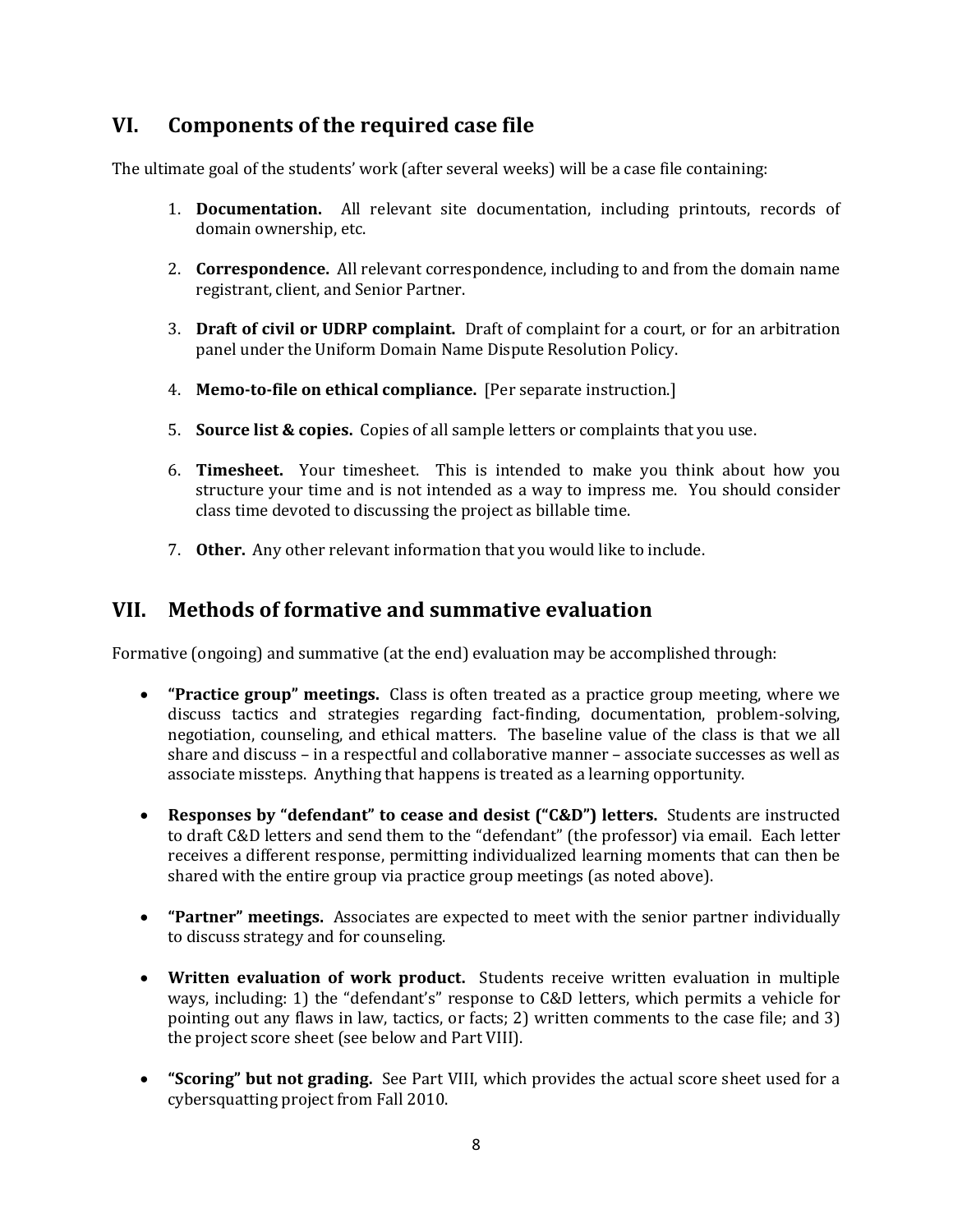# <span id="page-8-0"></span>**VIII. Score sheet incorporating all MacCrate factors**

*The score sheet incorporates the entire skill set from the MacCrate Report. It is written using a 5-point scale, to shift focus away from "grades" in favor of more meaningful feedback.* 

### **CYBERLAW – SCORE SHEET, PROJECT ONE**

STUDENT NAME:

*Explanation of point scale:*

- *5 – Exceptional quality*
- *4 – Better than average quality*
- *3 – Generally meets expectations*
- *2 – Some quality but needs improvement*
- *1 – Unacceptable quality*

#### *Project 1 – up to five points per category times indicated multiplication factor, then divided to obtain ultimate project score based on five-point scale. See work product for further comments.*

| <b>Matter &amp; Factors</b>              | <b>Comments</b>               | <b>Score</b> | <b>Points</b> |
|------------------------------------------|-------------------------------|--------------|---------------|
| Correspondence                           | To be inserted by instructor. |              |               |
| (Points x 4, max 20):                    |                               |              |               |
|                                          |                               |              |               |
| Complete & organized<br>Grammar/spelling |                               |              |               |
| Accuracy of facts                        |                               |              |               |
| Argumentation                            |                               |              |               |
| Tactics/strategy                         |                               |              |               |
|                                          |                               |              |               |
| $(MacCrate # 1-9)$                       |                               |              |               |
| <b>Meeting</b>                           |                               |              |               |
| (Points x 2, max 10):                    |                               |              |               |
| Preparation & plan                       |                               |              |               |
|                                          |                               |              |               |
| (MacCrate #1-7, 9)                       |                               |              |               |
|                                          |                               |              |               |
| <b>Draft (civil or UDRP)</b>             |                               |              |               |
| (Points x 6, max 30):                    |                               |              |               |
|                                          |                               |              |               |
| Organization<br>Grammar/spelling         |                               |              |               |
| Compliance with Rules                    |                               |              |               |
| Accuracy of facts                        |                               |              |               |
| Argumentation                            |                               |              |               |
|                                          |                               |              |               |
| (MacCrate #1-4, 8, 9)                    |                               |              |               |
| <b>Site documentation</b>                |                               |              |               |
| (Points x 2, max 10):                    |                               |              |               |
| WHOIS & printouts                        |                               |              |               |
| Complete & organized                     |                               |              |               |
|                                          |                               |              |               |
| (MacCrate #1, 4, 9)                      |                               |              |               |
|                                          |                               |              |               |
| <b>Source list</b>                       |                               |              |               |
| (Points x 1, max 5):                     |                               |              |               |
| (MacCrate # 3, 9, 10)                    |                               |              |               |